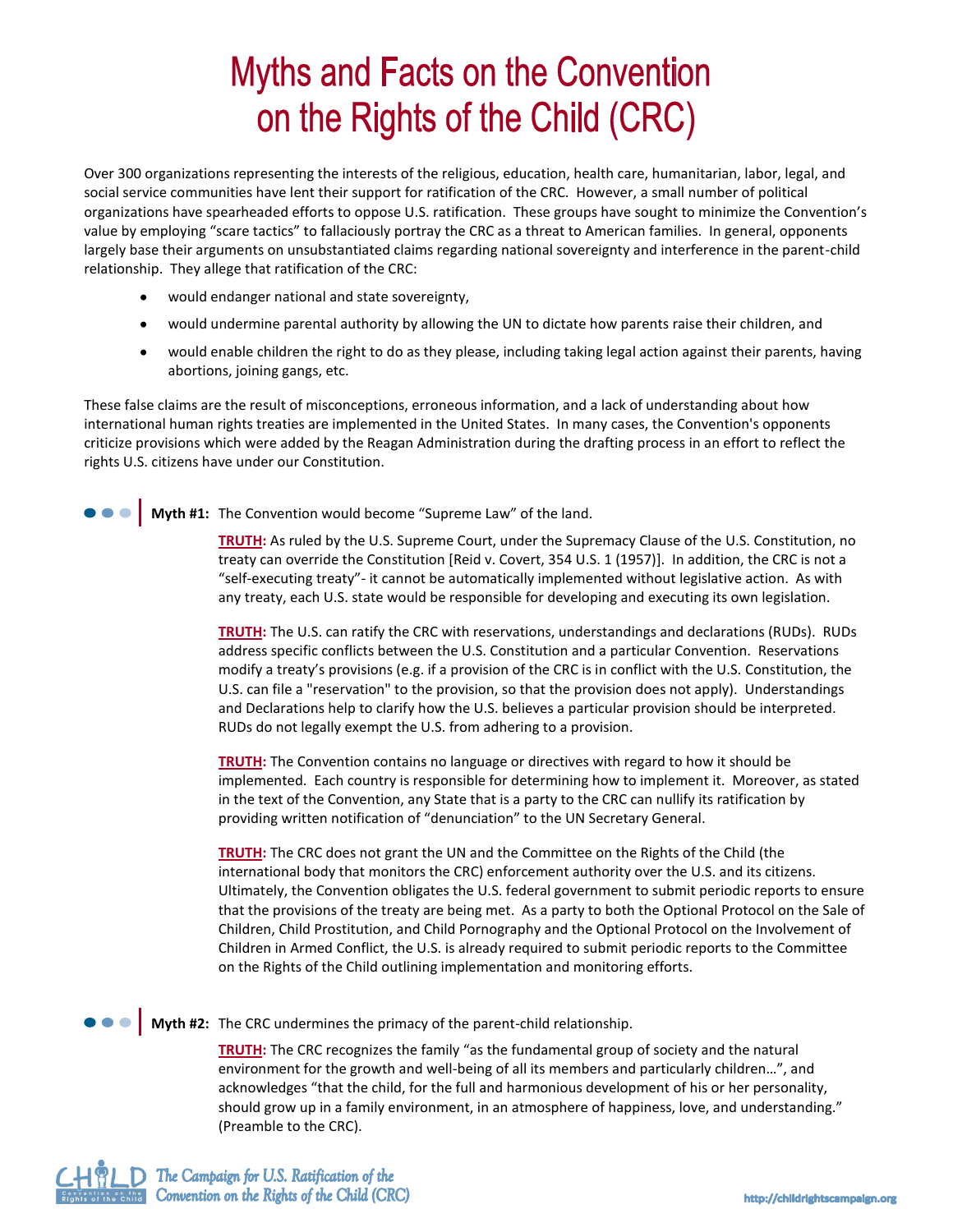## **Myth #2 (continued)**

**TRUTH:** The Convention repeatedly emphasizes the pivotal role parents play in their children's lives. There is ample language throughout the Convention to support this, particularly with regard to Articles 3, 5, 7-10, 14, 18, 22, and 27.

**Myth #3:** Ratification would allow the UN to dictate how parents should raise their children.

**TRUTH:** The CRC does not, by any means, grant the UN authority to control, govern, or police U.S. policies for children.

**TRUTH:** Under the Convention, parental responsibility is protected from government interference. Article 5 states that Governments should respect the rights, responsibilities, and duties of parents to raise their children.

**TRUTH:** There is no language in the CRC that dictates the manner in which parents are to raise and instruct their children. Ratification would not prevent parents from homeschooling their children.

**Myth #4:** The CRC embraces the view that children are autonomous agents who are capable, in all areas, of making adult decisions and dealing with adult situations.

> **TRUTH:** The Convention does not extend to children all of the same rights accorded to adults, such as the right to vote and unrestricted freedom to make independent decisions.

> **TRUTH:** The framers of the CRC understood that children's ability to exercise certain rights is dependent upon their age and maturity and influenced by their culture, environment, and life experiences. The Convention encourages parents to deal with rights issues with their children "…in a manner consistent with the evolving capacities of the child." (Articles 5 and 14)

**Myth #5:** The Convention gives children the right to sue their parents.

**TRUTH:** The CRC does not give children the "right" to sue their parents. Any legal action brought by children against their parents must be based on existing federal or state laws, not on provisions contained in the CRC. Currently, children in the U.S. (through a legally-appointed guardian) are allowed to bring legal action against their parents only for injuries sustained from physical abuse or gross neglect.

**TRUTH:** Provisions in the CRC regarding a child's right to legal assistance pertain only to children who have been accused of committing a crime and subsequently arrested, detained, or imprisoned for such violation of the law. (Articles 37 and 40)

**Myth #6:** Ratification will encourage children to have abortions.

**TRUTH:** The CRC maintains no explicit position on family planning and abortion issues and does not define when childhood begins. Ratifying countries remain responsible for forming public policy on these issues through their own national legislative and judicial processes. Moreover, the Holy See (Vatican) was one of the first parties to ratify the CRC. Countries that have strict anti-abortion laws, such as Ireland and the Philippines, also have ratified the Convention.

**TRUTH:** The Committee on the Rights of the Child, in responding to State parties' reports, has repeatedly voiced concern for the high rates of adolescent pregnancy and abortion found in certain countries.

**TRUTH:** Article 6 of the CRC provides for a child's right to privacy. Opponents contend that this right would allow children to have abortions without securing parental consent. However, this provision was included in the CRC to protect children from governmental abuses. In addition, Articles 5 and 14 reflect the Convention's respect for parental guidance and responsibility in raising their children and helping them to learn how to exercise their rights in an appropriate manner.